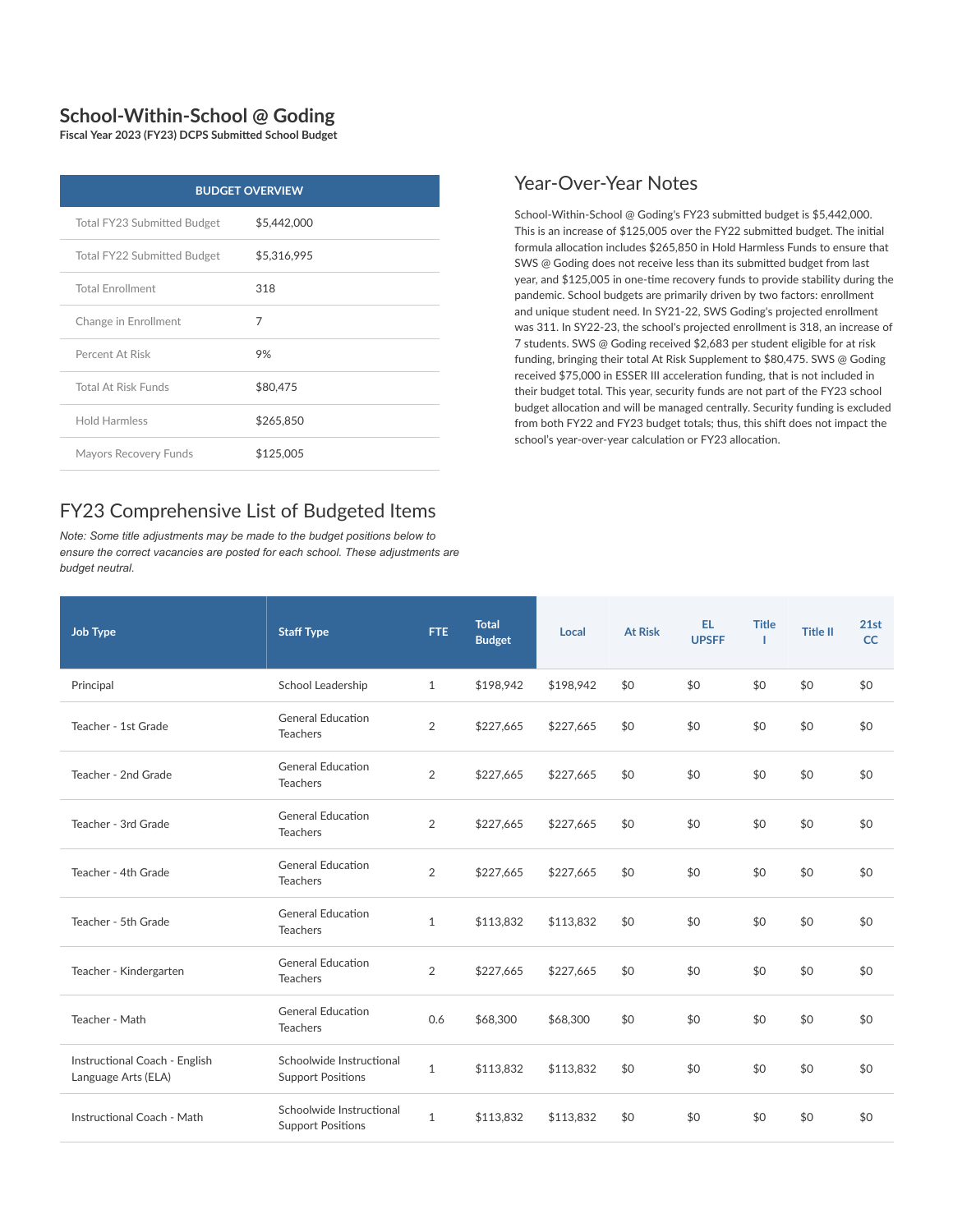| <b>Job Type</b>                                                           | <b>Staff Type</b>                                      | <b>FTE</b>     | <b>Total</b><br><b>Budget</b> | Local     | <b>At Risk</b> | EL.<br><b>UPSFF</b> | <b>Title</b><br>т | <b>Title II</b> | 21st<br>CC |
|---------------------------------------------------------------------------|--------------------------------------------------------|----------------|-------------------------------|-----------|----------------|---------------------|-------------------|-----------------|------------|
| School Librarian                                                          | Schoolwide Instructional<br><b>Support Positions</b>   | $\mathbf{1}$   | \$113,832                     | \$113,832 | \$0            | \$0                 | \$0               | \$0             | \$0        |
| Aide - Special Education                                                  | Special Education<br>Positions                         | 10             | \$391,664                     | \$391,664 | \$0            | \$0                 | \$0               | \$0             | \$0        |
| Teacher - Communication &<br>Education Support Program - HFA<br>Inclusion | Special Education<br>Positions                         | $\overline{2}$ | \$227,665                     | \$227,665 | \$0            | \$0                 | \$0               | \$0             | \$0        |
| Teacher - Inclusion/Resource<br>Services                                  | Special Education<br>Positions                         | $\overline{4}$ | \$455,330                     | \$455,330 | \$0            | \$0                 | \$0               | \$0             | \$0        |
| Teacher - Medical & Education<br>Support Program                          | Special Education<br>Positions                         | 3              | \$341,497                     | \$341,497 | \$0            | \$0                 | \$0               | \$0             | \$0        |
| Teacher - Itinerant ELL                                                   | English Language<br>Learners Positions (ELL)           | 0.18           | \$27,657                      | \$8,136   | \$0            | \$19,521            | \$0               | \$0             | \$0        |
| Aide - Early Childhood                                                    | Early Childhood<br><b>Education Positions</b><br>(ECE) | $\overline{4}$ | \$156,666                     | \$156,666 | \$0            | \$0                 | \$0               | \$0             | \$0        |
| Teacher - PK3                                                             | Early Childhood<br><b>Education Positions</b><br>(ECE) | 2              | \$227,665                     | \$227,665 | \$0            | \$0                 | \$0               | \$0             | \$0        |
| Teacher - PK4                                                             | Early Childhood<br><b>Education Positions</b><br>(ECE) | 2              | \$227,665                     | \$227,665 | \$0            | \$0                 | \$0               | \$0             | \$0        |
| Teacher - Art                                                             | <b>Related Arts</b>                                    | $\overline{2}$ | \$227,665                     | \$227,665 | \$0            | \$0                 | \$0               | \$0             | \$0        |
| Teacher - Health/Physical Education                                       | <b>Related Arts</b>                                    | 1              | \$113,832                     | \$113,832 | \$0            | \$0                 | \$0               | \$0             | \$0        |
| Teacher - Music                                                           | <b>Related Arts</b>                                    | 1              | \$113,832                     | \$113,832 | \$0            | \$0                 | \$0               | \$0             | \$0        |
| Teacher - World Language                                                  | <b>Related Arts</b>                                    | 1              | \$113,832                     | \$113,832 | \$0            | \$0                 | \$0               | \$0             | \$0        |
| Aide - Instructional - (10mo)                                             | Classroom Instructional<br><b>Support Positions</b>    | $\overline{2}$ | \$78,333                      | \$78,333  | \$0            | \$0                 | \$0               | \$0             | \$0        |
| Aide - Kindergarten                                                       | Classroom Instructional<br><b>Support Positions</b>    | $\overline{2}$ | \$78,333                      | \$78,333  | \$0            | \$0                 | \$0               | \$0             | \$0        |
| <b>Behavior Technician</b>                                                | Social-Emotional<br>Positions                          | $\mathbf{1}$   | \$57,558                      | \$57,558  | \$0            | \$0                 | \$0               | \$0             | \$0        |
| Psychologist                                                              | Social-Emotional<br>Positions                          | $\mathbf{1}$   | \$113,832                     | \$113,832 | \$0            | \$0                 | \$0               | \$0             | \$0        |
| Social Worker                                                             | Social-Emotional<br>Positions                          | 1.5            | \$170,749                     | \$90,274  | \$80,475       | \$0                 | \$0               | \$0             | \$0        |
| <b>Custodial Foreman</b>                                                  | <b>Custodial Staff</b>                                 | $\mathbf{1}$   | \$79,025                      | \$79,025  | \$0            | \$0                 | \$0               | \$0             | \$0        |
| Custodian (RW-3)                                                          | Custodial Staff                                        | $\overline{2}$ | \$102,375                     | \$102,375 | \$0            | \$0                 | \$0               | \$0             | \$0        |
| Custodian (RW-5)                                                          | <b>Custodial Staff</b>                                 | 1              | \$60,059                      | \$60,059  | \$0            | \$0                 | \$0               | \$0             | \$0        |
| Clerk                                                                     | Administrative                                         | 1              | \$53,629                      | \$53,629  | \$0            | \$0                 | \$0               | \$0             | \$0        |
| Manager - Strategy & Logistics (MSL)                                      | Administrative                                         | 1              | \$116,262                     | \$116,262 | \$0            | \$0                 | \$0               | \$0             | \$0        |